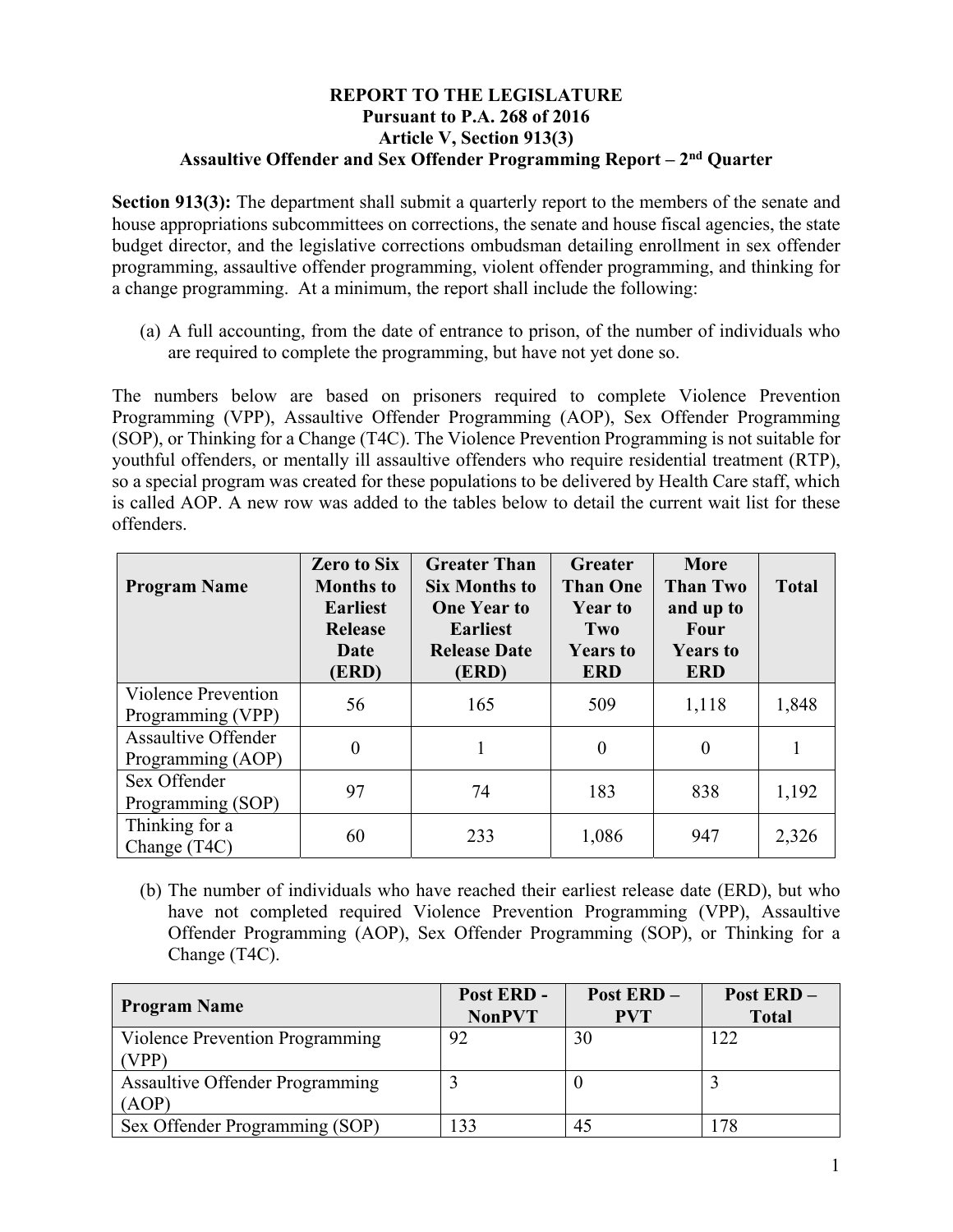| T4C<br><b>TIME</b><br>--<br>$h$ <sub>111</sub> $r$ <sub>111</sub> $\alpha$<br>$+ \, \sim$<br>:hanoe<br>$\sim$<br>1 I Y | $\sim$<br>◡ | . . |       |
|------------------------------------------------------------------------------------------------------------------------|-------------|-----|-------|
| $\mathbf{r}$                                                                                                           | ∼           | ar  | J 1 U |
| otal                                                                                                                   | ں بے        | л.  |       |

(c) A plan of action for addressing any waiting lists or backlogs for sex offender programming or assaultive offender programming that may exist.

The SOP program had **7** SOP groups conclude this quarter. There are currently **6** remaining SOP groups in progress. MSOP has **16** ongoing groups at the 5 MSOP hub sites. A total of **33** prisoners completed MSOP programming during this quarter.

In an effort to address prisoners completing SOP/MSOP programming prior to their ERD, the following actions have special focus:

- Continuing a systematic review of prisoner records correcting the waiting list as necessary.
- Ongoing implementation of recommendations for the Lean Process Improvement plan for MSOP/SOP to expedite the assessment process and placement into appropriate programming including:
	- o Ongoing hiring the dedicated 7 new FTEs to MSOP to conduct groups.
	- o Continuing to complete STATIC-99Rs at intake by the STATIC Shop in GVP who are fully trained to do so.
	- o Increasing the transfers of eligible Level I and II Sexual Offenders to an MSOP hub site.
	- o Ongoing transferring of sex offenders to hub sites directly from RGC as appropriate.
- Further implementation of the following recommendations from some alterations to the Lean Process Improvement plan for MSOP/SOP:
	- o Having Sex Offender Risk Assessments (SORAs) completed on all offenders within 2 years of their ERD. These were assigned approximately 100 a week until completed.
	- o Ongoing completion of all SORAs within 2 years of ERD.
	- o Having all STABLE-2007 Assessments completed on all offenders from 4 years to 7 years of their ERD to determine programming needs.
	- o Hiring 2 FTEs at RGC for the completion of STABLE-2007s to assist with the identifying program needs.
	- o Allow trained Qualified Mental Health Professions (QMHPs) to travel to hub sites to increase the total number of groups in progress.
	- o Allow QMHPs to travel to alternate facilities to complete Sex Offender Risk Assessments (SORAs) for up to 10 hours per week.
	- o Use of overtime as necessary to complete SORAs.
	- o Group has expanded from 10 to 12 group members.

Effective November 2014, VPP is being delivered at all facilities, with exception to RGC, WCC, SAI, and WHV. With the statewide launch of VPP, the wait list has been affected at an even faster pace and the need to transfer prisoners for VPP programming has been eliminated. The T4C program is running at all facilities, except RGC, SAI, and WHV.

With regards to the VPP and T4C programs, priority placement is given to prisoners who are past or within eight months of the ERD. Quality Assurance monitoring for VPP and T4C is conducted on a frequent basis by trained Reentry Division Central Office and CFA facility staff to ensure that